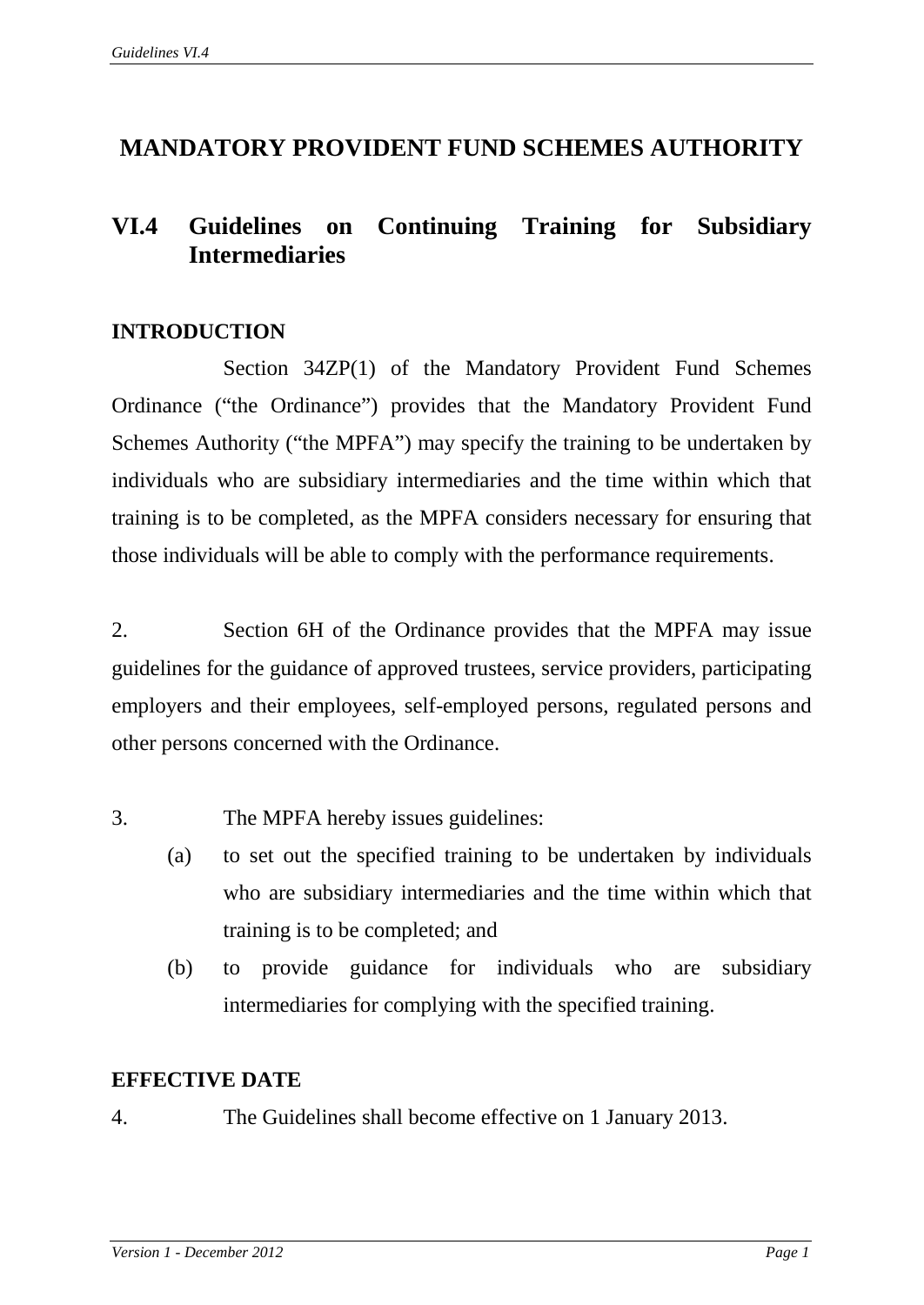# **SPECIFICATION OF CONTINUING TRAINING REQUIREMENTS**

5. Pursuant to section 34ZP(1) of the Ordinance, the MPFA hereby specifies that the training to be undertaken by individuals who are subsidiary intermediaries consists of the continuing professional development requirements set out in paragraphs 6 to 9 ("Continuing Professional Development requirements") which must be completed within the time specified in paragraph 10.

# **CONTINUING PROFESSIONAL DEVELOPMENT (CPD) REQUIREMENTS**

6. An individual who is a subsidiary intermediary is required to attend 10 hours of CPD activities between 1 January and 31 December of each calendar year, of which 2 hours must be core CPD activities. Provided that where an individual is registered by the MPFA as a subsidiary intermediary on or after 1 April in a calendar year, the total number of hours of core CPD activities and/or non-core CPD activities, and the number of hours of core CPD activities are pro-rated as follows:

| Date of registration     | <b>Total hours</b> | <b>Hours of core</b><br><b>CPD</b> activities |
|--------------------------|--------------------|-----------------------------------------------|
| 1 April to 30 June       |                    |                                               |
| 1 July to 30 September   |                    |                                               |
| 1 October to 31 December |                    |                                               |

7. In calculating the number of hours of core CPD activities or noncore CPD activities undertaken in a calendar year, any hour spent on training required by the MPFA pursuant to section 34ZP(2) of the Ordinance for the purpose of completing the CPD requirements for the preceding calendar year will be disregarded.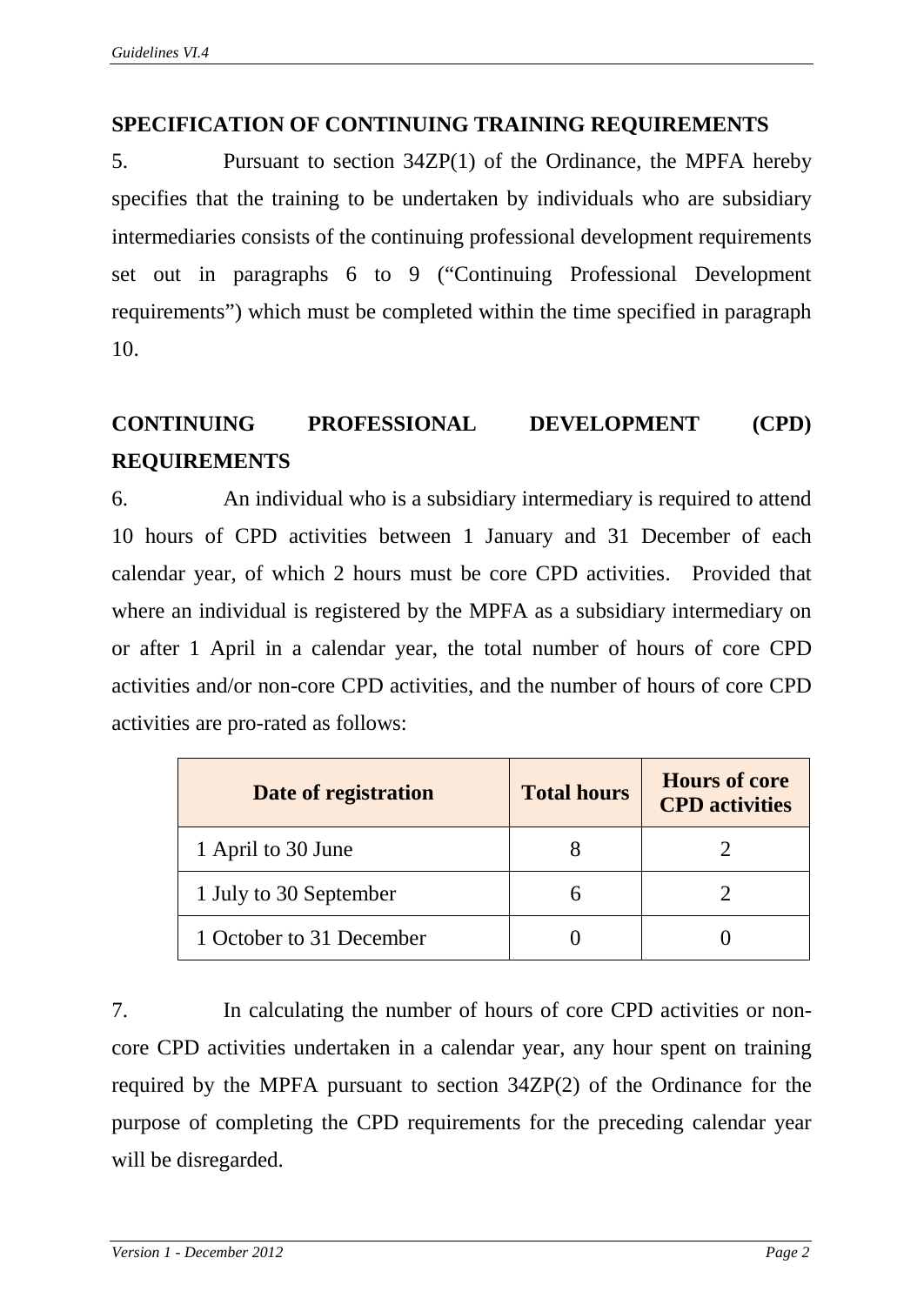- 8. Core CPD activities are:
	- (a) attending or delivering a course, seminar, lecture or conference approved by the MPFA as core CPD activities on a core subject (the list of approved core CPD activities will be published on the MPFA website).
	- (b) A core subject involves training in the following areas:
		- (i) the Ordinance;
		- (ii) any codes and guidelines issued by the MPFA; and
		- (iii) any topics related to the understanding of MPF System, MPF products and/or relevant concepts not covered in (i) and (ii), which are relevant to compliance with the performance requirements to be met by a subsidiary intermediary as set out in the Ordinance (e.g. reference materials and various tools on the MPFA website).
- 9. Non-core CPD activities are:
	- (a) (i) attending or delivering a course, seminar, lecture or conference on a non-core subject which is relevant to compliance with the performance requirements by a subsidiary intermediary; or
		- (ii) any continuing training activity which is approved or accepted by an industry regulator, the Insurance Agents Registration Board or the relevant insurance broker body for the purpose of maintaining the Type B regulatee status of the subsidiary intermediary.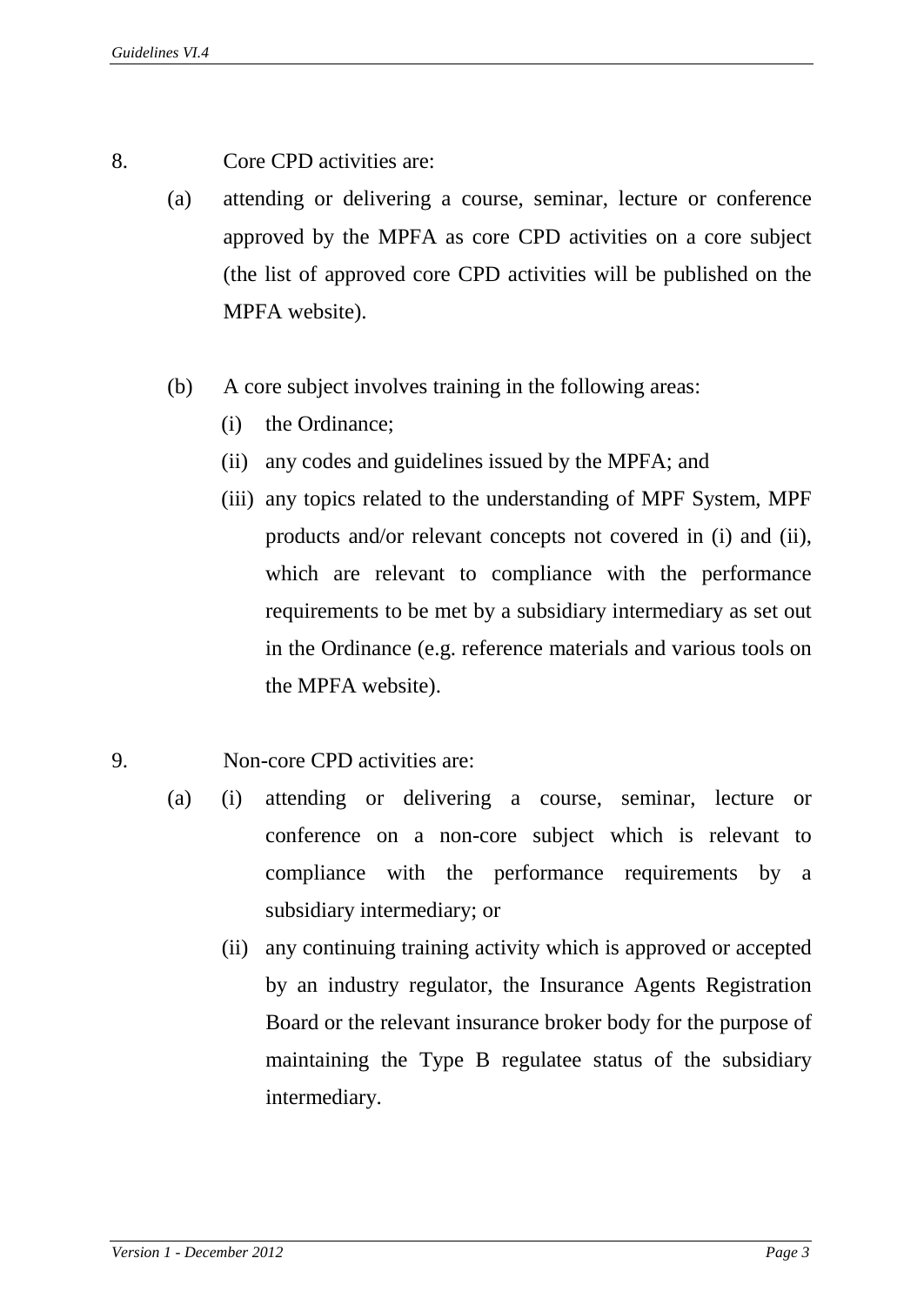- (b) A non-core subject involves training in the following areas:
	- (i) financial products;
	- (ii) investment;
	- (iii) insurance;
	- (iv) financial planning;
	- (v) risk management;
	- (vi) management/supervisory skills;
	- (vii) computer knowledge;
	- (viii) economic/financial analysis;
	- (ix) law and legal knowledge;
	- (x) basic accounting theories; and
	- (xi) communication skills.

10. The CPD requirements must be completed by 31 December in the year under report.

## **GUIDANCE ON CONTINUING TRAINING REQUIREMENTS**

11. The number of hours of CPD activities required to be completed in paragraph 6 is not affected by any change of attachment to a principal intermediary by the subsidiary intermediary during a calendar year.

## *Responsibilities of a Subsidiary Intermediary*

12. In addition to complying with the CPD requirements, an individual who is a subsidiary intermediary is responsible for:

(a) retaining records of his activities relating to compliance with the CPD requirements (such as attendance certificates issued by activity providers) for at least three years to facilitate the MPFA in monitoring his compliance with the CPD requirements. The records should be produced when required by the MPFA; and